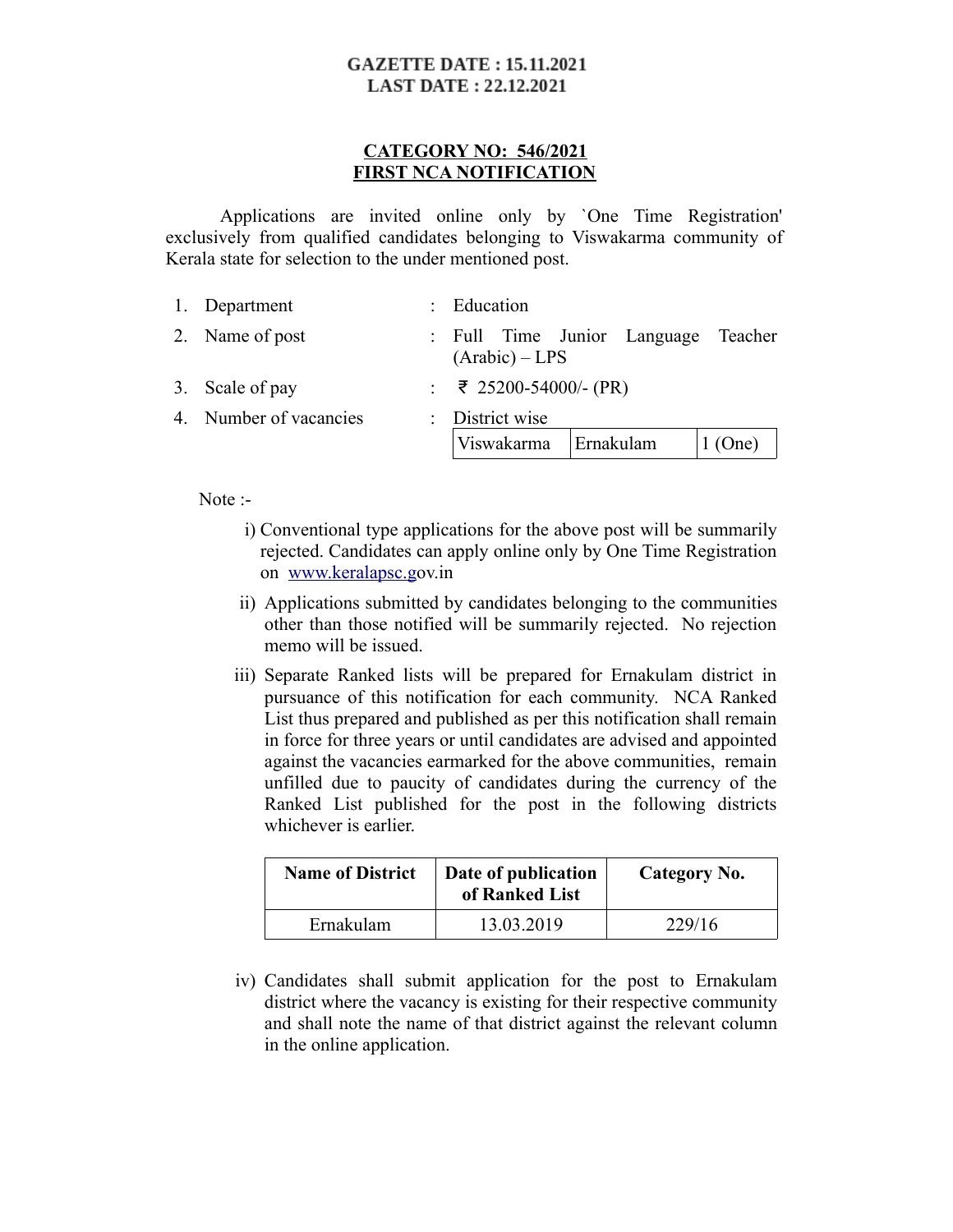- v) The selection in pursuance of this notification will be made on a revenue district basis, subject to the special conditions laid down in G.O (Ms) No. 154/71/PD dated, 27.05.1971. A candidate advised for appointment in one revenue district from the Ranked List prepared is not eligible for transfer to another district. Even if transfer is allowed after five years, it will be subject to the rules in G.O(MS) No.4/61/PD dated, 02.01.1961. But as per the G.O. (P)No.12/96 P&ARD dated 16.3.1996 the conditions of 5 years Service is not applicable for transfer to the districts Idukki, Wayanad and Kasaragod. The concession will be available only for getting transfer to these districts but not for getting transfer out of these districts. And these concession will be granted only once in the career of a Govt. Servant. Candidates already in Government service holding this post in any one district are prohibited from applying again for this post, but they can apply to higher posts when notified.
- vi) In case of change in Caste/Community noted in the SSLC Book, candidates must claim their original Caste/Community in the application and shall produce Community Certificate/Non Creamy Layer Certificate as the case may be issued by the Revenue Authorities and the Gazette Notification publishing the change of Caste/Community at the time of OTR Verification for selection to the above post.
- 5. Method of appointment : Direct Recruitment (from the candidates belonging to Viswakarma reservation community only).
- 6. Age Limit : 18 43. Only candidates born between 02.01.1978 and 01.01.2003 (both dates included) are eligible to apply for this post (Including age relaxation as per para 2(i) of the general conditions).

Note :- For concessions allowed in upper age limit, subject to the condition that the maximum age limit shall in no case exceed 50 years, please see para (2) of the General Conditions under Part II of this Notification except para 2 (i).

# **7 Qualifications:-**

1) A Degree in Arabic conferred or recognized by the Universities in Kerala.

OR

A Title of Oriental Learning in Arabic awarded or recognized by the Universities in Kerala.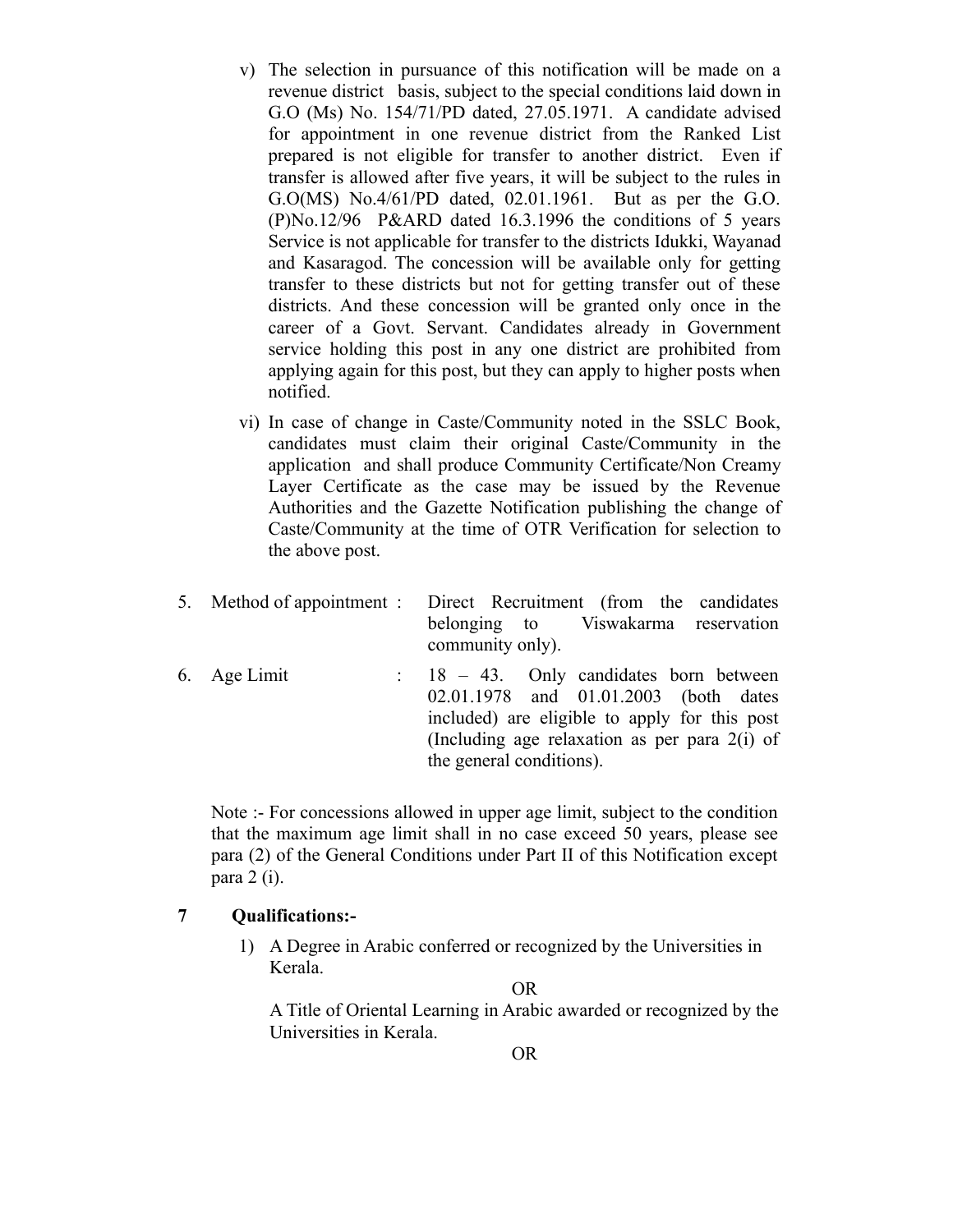A Pass in Pre-Degree with Part III Arabic (Special Optional) of the Calicut University.

#### OR

A pass in Plus Two, Part III Arabic (optional) course conducted by the Board of Higher Secondary Examinations, Kerala.

### OR

A pass in SSLC Examination conducted by the Commissioner for Government Examinations, Kerala with Arabic under Part I and II first Language.

# OR

A pass in SSLC examination conducted by the Commissioner for Government Examinations, Kerala or its equivalent ; and any one of the following qualifications.

- 1) A Pass in Arabic Munshi Examination (Higher) conducted by the Commissioner for Government Examination, Kerala.
- 2) A Pass in Arabic Munshi Examination (Lower) conducted by the Commissioner for Government Examinations, Kerala.
- 3) A Pass in Arabic Teachers Examination conducted by the Commissioner for Govt. Examinations, Kerala.
- 4) A pass in Arabic Entrance Examination of the Kerala / Calicut Universities.
- Note: In addition to the above qualifications, as per GO (MS) 8/19/G.Edn dated 14.01.2019, BA Arabic & Islamic History double main degree awarded or recognised by Universities in Kerala will also be considered as a qualification for the above said post.
- 2) Must have passed the Kerala Teacher Eligibility Test (K-TET) for this post conducted by the Government of Kerala Exemption: Candidates who have qualified CTET/NET/SET/ M.Phil/ Ph.D/M.Ed. in the respective subjects are exempted from acquiring TET (G.O. (P) No. 145/16/G.Edn. Dated 30.08.16 and G.O. (P) No. 206/16/G.Edn. Dated 08.12.2016).
- Note 1 As per GO(P) No 15/2020/G.Edn dated 09.10.2020, M.Ed which is prescribed as a substitute qualification for KTET need not be subject specific.
	- 2 M.Phil in the concerned subject be the one awarded by any of the Universities in Kerala or recognised as equivalent by any of the Universities in Kerala.
	- 3 Candidates should possess the minimum general educational qualification for the post viz, A pass in SSLC examination conducted by the Commissioner for Government Examinations, Kerala or its equivalent (GO(MS)No. 232/2009/G.Edn. Dated 30.11.2009.)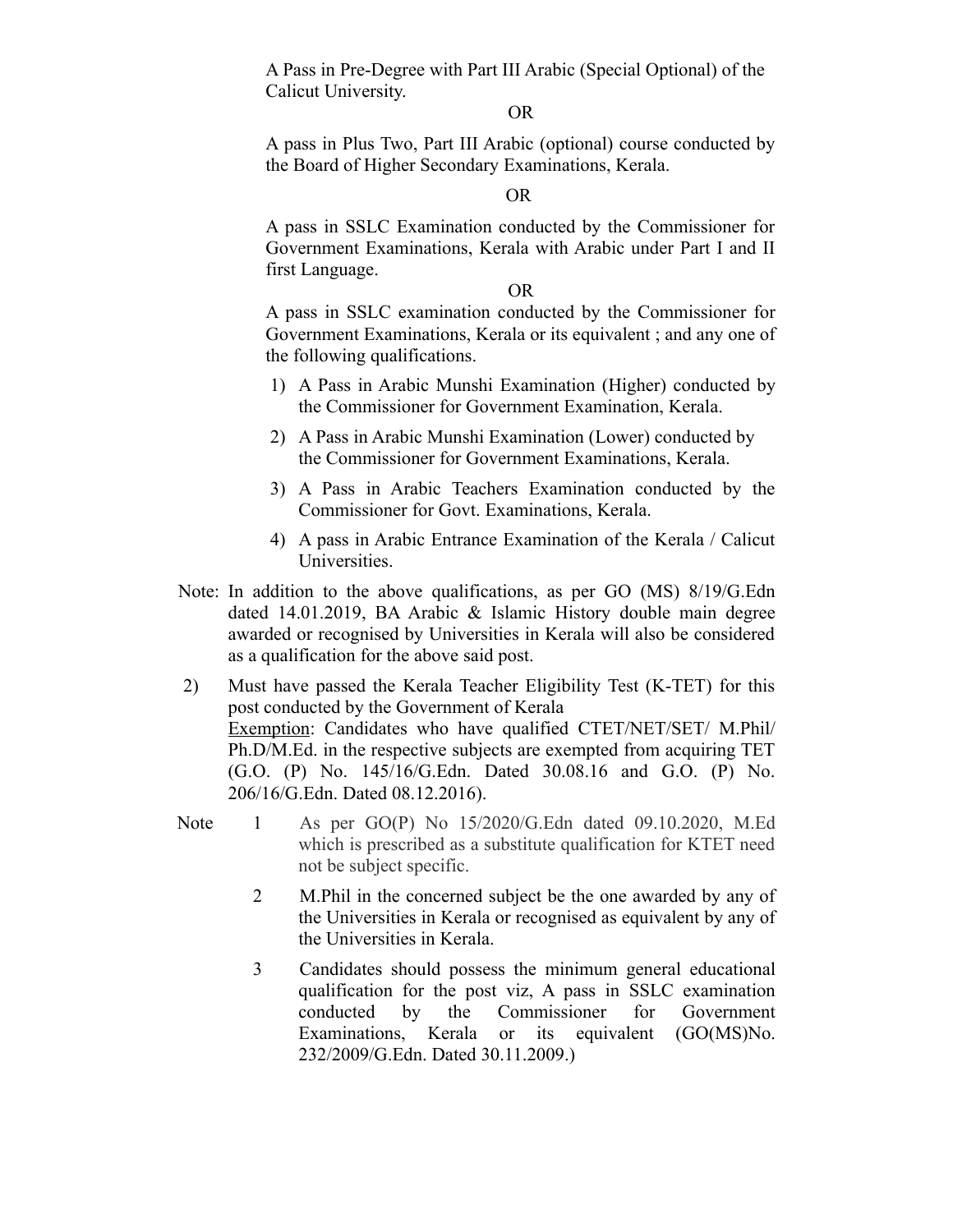- 4 Candidates claiming equivalent qualification should produce relevant Government Orders during verification to prove that the qualification claimed is equivalent to the prescribed qualification for the post.
- 5 Rule 10 a (ii) of part II KS & SSR will be applicable to this post.

# **8. SPECIAL CONCESSIONS REGARDING APPOINTMENT AND AGE LIMIT**

- (i) Preference will be given as laid down in G.O.(MS) No. 50/70/PD dated 12.02.1970 and G.O.(MS) No. 9/78/G.Edn. Dated 21.01.1978 to the wives of Jawans in the matter of recruitment as Teachers, if they possess the prescribed qualifications. Soldiers in active service and those working in Base Establishment are included under the term `Jawans'. Such candidates should obtain proper certificates from the Officer Commanding stating the name, military rank and military address of their husbands and produce the same as and when required by the Commission (G.O (MS) No. 509/64/Edn. Dated 19.09.1964, G.O.(MS) No. 614/65/Edn. Dated 09.11.1965 and G.O (MS) No. 243/66/Edn. Dated 27.05.1966).
- (ii) First Class Scouts and Guides will be given preference in the matter of appointment as Teachers (G.O.(MS) No.122/75/G.Edn. dated 27.05.1975 and G.O.(MS) No.50/70/PD dated 12/02/1970).
- Note: The candidates who are eligible for the above preferences or concessions in upper age limit or concessions by virtue of any of the reason mentioned in Para 2 of the General Condition should claim the same through the "weightage and preferences" link provided in their One Time Registration Profile and give details in the space provided. The applications of candidates who are eligible for concession in upper age limit and who do not claim the same, are liable to be rejected presuming that they are over aged candidates. Upper age limit after allowing the relaxation as per rule should not exceed 50 years of age (see para 2 of General Conditions).

# **9. Mode of Sending Application :**

Candidates must register as per ONE TIME REGISTRATION with the official Website of Kerala Public Service Commission **www.keralapsc.gov.in** before applying for the post. Candidates who have registered can apply by logging on to their profile using their User-ID and Password. Candidates must click on the **'Apply Now'** button of the respective posts in the Notification Link to apply for a post. The Photograph uploaded should be taken after 31.12.2011. Name of the candidate and the date of